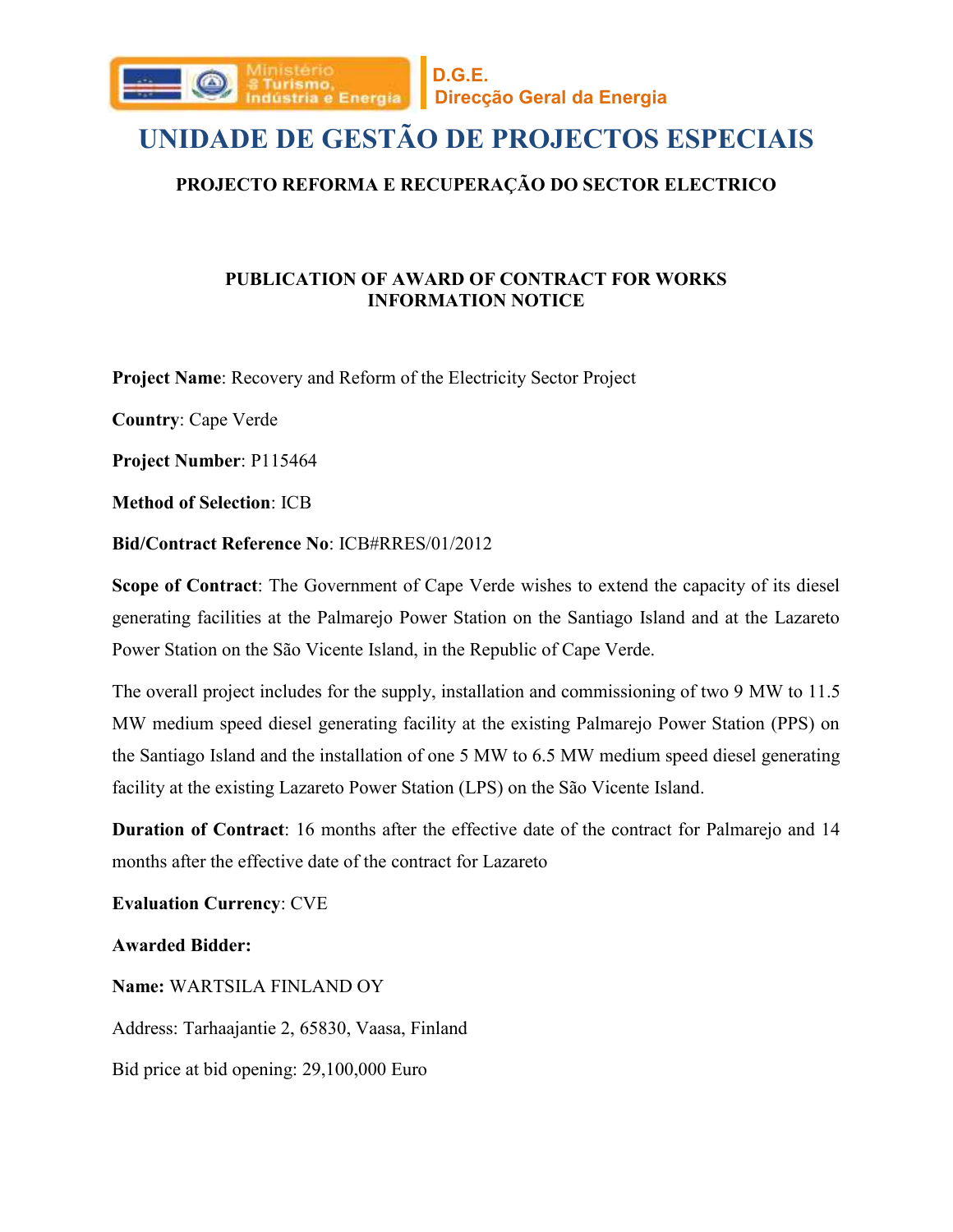

# **UNIDADE DE GESTÃO DE PROJECTOS ESPECIAIS**

## **PROJECTO REFORMA E RECUPERAÇÃO DO SECTOR ELECTRICO**

Evaluated Bid Price (in evaluation currency): 3,208,711,500 CVE

Contract Price (in evaluation currency): 3,208,711,500 CVE